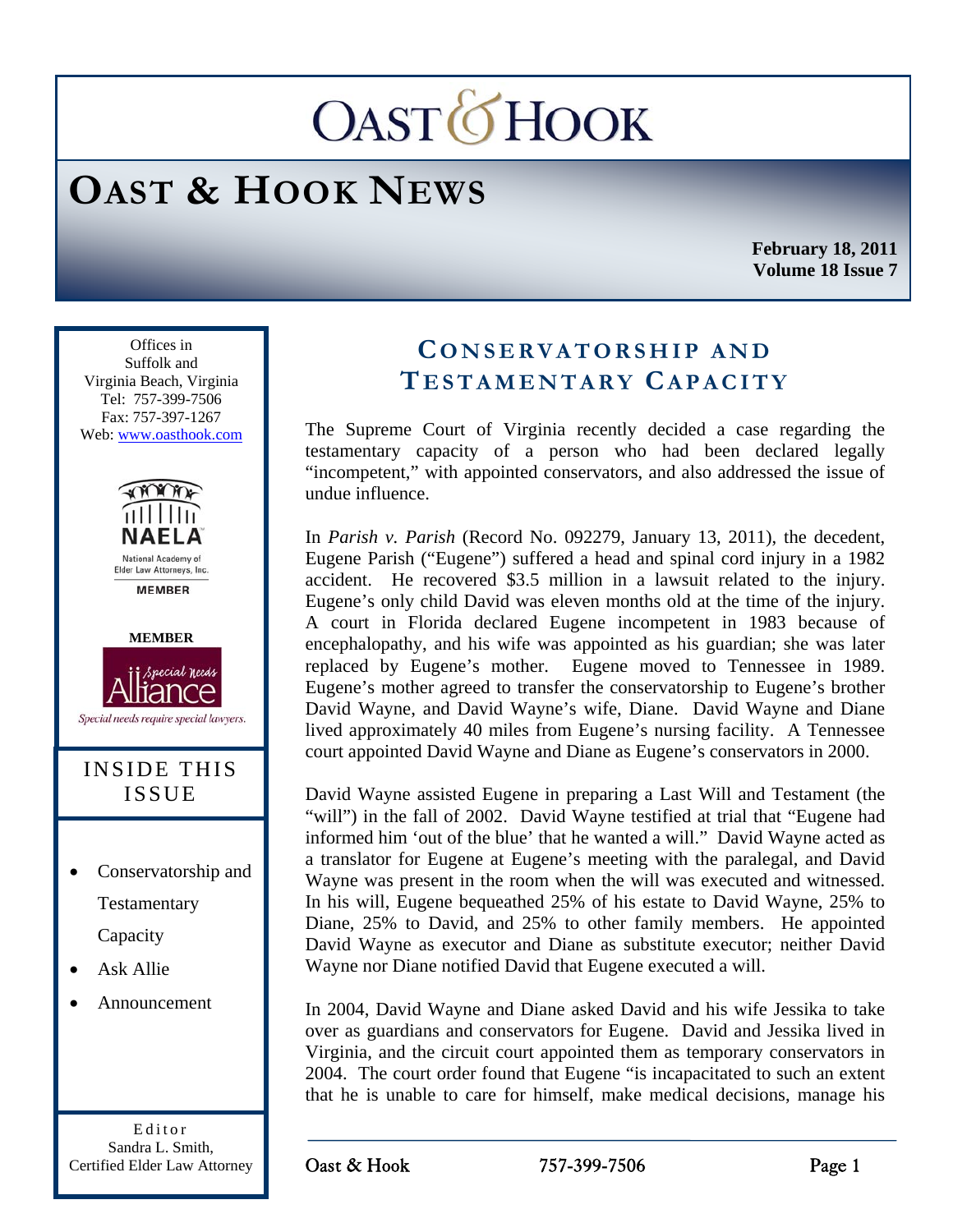estate or understand his debts as they become due." Eugene died in 2006, and David qualified as administrator of his estate. Diane petitioned the circuit court to have David removed as administrator and herself appointed as executor under the will. David filed a counterclaim to impeach the will, claiming that Eugene did not have testamentary capacity because of the encephalopathy and also claiming that David Wayne and Diane subjected Eugene to undue influence. The circuit court found that "Diane had proved by clear and convincing evidence that Eugene had testamentary capacity, and that Eugene was not subjected to undue influence."

The Supreme Court of Virginia first addressed the issue of the effect of adjudications of incompetence, and cited earlier cases in which it had held that "the appointment of a guardian is not prima facie evidence of mental incapacity." The court stated that "[t]he mere fact that one is under a conservatorship is not an adjudication of insanity and does not create a presumption of incapacity." The court reviewed the applicable statutes under Florida, Tennessee, and Virginia law and said that "[n]one of these statutes required a specific factual finding that Eugene was incompetent to such an extent that he could not execute a will under the standard we articulated in *Gilmer* and *Thomason*." The court held that "the circuit court correctly ruled that Eugene's adjudications of incompetence due to encephalopathy and the attendant appointments of conservators did not create a presumption of incapacity." The court then considered the issue of testamentary capacity. Because David did not dispute that the will was duly executed according to Tennessee law, the court said that "the presumption of testamentary capacity applies and the burden of producing evidence shifted to David, the contestant of the will." The court assumed, without deciding, that the testimony of David's witnesses was sufficient to overcome the presumption of capacity. The burden to produce evidence of capacity then shifted back to David Wayne, the proponent of the will. The court reviewed the testimony of those present when the will was executed, because, citing previous decisions, "[I]t is the time of the execution of the will that is the critical time for determining testamentary capacity." Additionally, "[I]n determining the mental capacity of the testator, great weight is to be attached to the testimony of the draftsman of the will, of the attesting witnesses, and of attending physicians." The court reviewed the testimony of those who were present at the time Eugene executed the will, and it concluded that the evidence was sufficient for the circuit court to rule that Diane proved Eugene's testamentary capacity.

The Supreme Court of Virginia reviewed David's claim that the circuit court erred in its finding that David Wayne and Diane did not exercise undue influence over Eugene. The Court cited the factors in *Martin* v. *Phillips*, in which the court observed that in the context of a will, "a presumption of undue influence arises when three elements are established: (1) the testator was old when his will was established; (2) he named a beneficiary who stood in a relationship of confidence or dependence; and (3) he previously expressed an intention to make a contrary disposition of his property." The court said that "the factors regarding persons of advanced age are equally applicable to other testators who have weakness of mind, whether from injury as in this case or from any other cause." The court held "that when a person with such weakness of mind has named a beneficiary with whom the testator stood in a relationship of confidence or dependence, and when the testator either previously had expressed a contrary intention or previously had expressed no intention regarding the disposition of his property, a